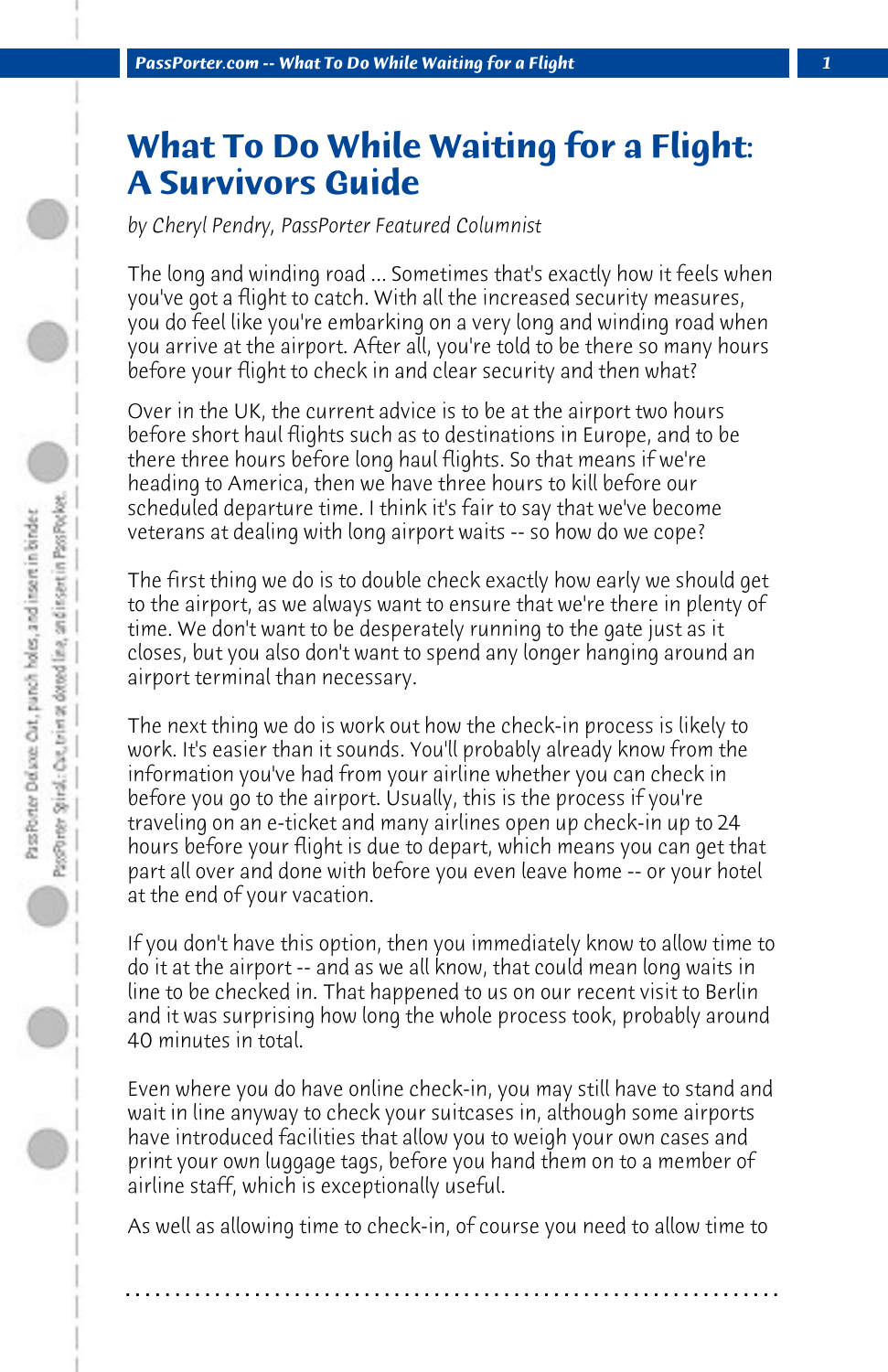get through the security checks. It's worth having a look at the latest security restrictions in place and even the airport's own website, as security checks can vary from one airport to another. For example, some tell you to take laptop computers out of your bags, while others say it's not necessary. Then there's the shoe issue. In some airports in the past we've been told that all shoes must come off regardless, while others have told us that tennis shoes can stay on. Some airports, such as London's Heathrow, even do the checks on the shoes separately after the main security checks. You take them off and they pass through an X-ray machine in the same way as your hand luggage does.

Whatever the procedure, knowing what it will be ahead of time can help to speed your process through security -- and let's be honest, there's nothing worse than being stuck in line behind someone who has no idea of what they need to do and then end up delaying you. Some simple tricks can make things much easier at any airport. We always ensure that all metal is emptied out of our pockets before we get to security. We put it in clear plastic bags and place it in our hand luggage or perhaps it could go into your coat pocket, as outdoor coats go through the X-ray machine.

Liquids, of course, should already be in their own separate clear, one-quart plastic bag (only one per person!) and in containers that are three ounces (or 100 ml.) or smaller before you get anywhere near security. I still never cease to be amazed by how many people are caught out by this and how many people we've seen being forced to throw items away.

Once you're on the other side of security, the wait really begins. This is where we find that research beforehand comes in handy. We always check the airport web site to see exactly what shops, cafes and restaurants are both before security and after it. That way, we know what to expect and very often, I can usually spot some retail names that I'm interested in paying a quick visit to! Don't forget that if you're flying back home, there's usually some form of souvenir shop to be found somewhere at the airport, which gives you the chance to pick up any last minute keepsakes from the place you've been visiting. If you're flying back home on an international flight, it's also a good last opportunity to use up the last of your foreign currency before you leave. Equally, if we're going to need food before our flight (don't forget on some flights, you may have to pay for food and drink on board, so why not settle down, relax and eat beforehand?), then we try and identify places that we could try. Keep in mind how much time you're realistically going to have. Although airport restaurants understandably do have a very fast turnaround of tables, if you're short on time, a sit down meal may not be the best bet for you. It's also worth checking to

**. . . . . . . . . . . . . . . . . . . . . . . . . . . . . . . . . . . . . . . . . . . . . . . . . . . . . . . . . . . . . . . . . .**